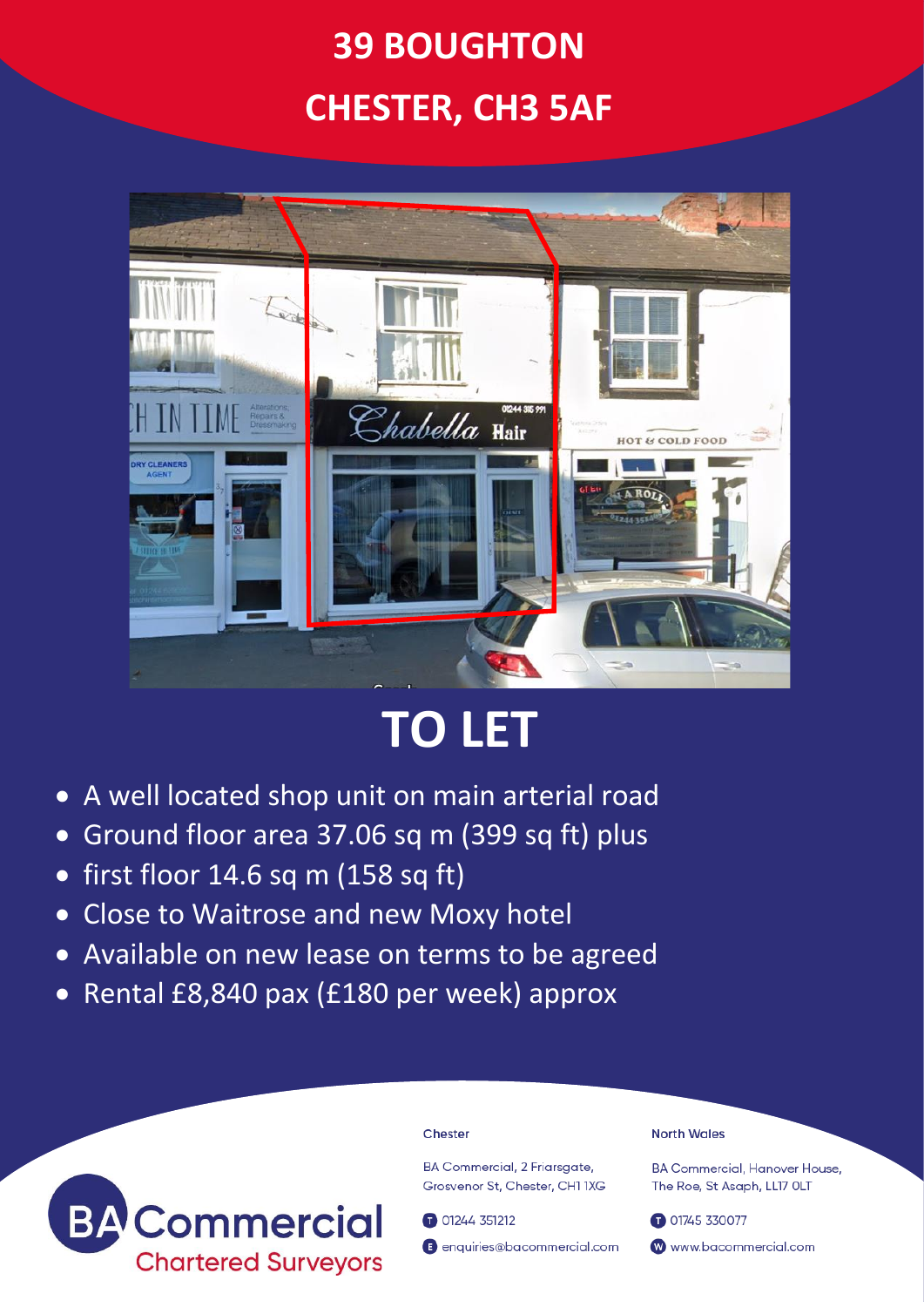## **39 BOUGHTON CHESTER, CH3 5AF**

#### **LOCATION**

The premises are situated in early Boughton, a popular local shopping area on one of the main arterial routes into Chester city centre from the east. The premises are in an improving location close to Waitrose and new Moxy hotel with significant on-site parking. There is a further retail scheme opposite encompassing American Golf Discount and other specialist edge of town retailers.

The location is extremely visible on a main arterial route and there is some short term parking immediately outside.

#### **DESCRIPTION**

The property comprises a mid-terraced shop unit previoulsy operated as a hairdressing salon for a substantial number of years.

The unit is well appointed with modern upvc full height shop front with inset personnel doorway and some similar replaced windows. The ground floor unit incorporates plaster and painted walls with a combination of lighting and laminate floor finishes with a raised section at the rear leading to a small kitchenette, store and w/c.

There is a useful first floor area approached from the main staircase leading to two rooms, latterly used for beauty treatments of a similar standard.

#### **ACCOMMODATION/AREAS**

| Internal width            | 3.05 <sub>m</sub> | (10'0)      |
|---------------------------|-------------------|-------------|
| Sales depth               | 11.15 m           | (36'7)      |
|                           |                   |             |
| <b>Ground floor sales</b> | $31.0$ sq m       | (334 sq ft) |
| Ground floor kitchen      | 4.08 sq m         | (44 sq ft)  |
| <b>Store</b>              | $1.9$ sq m        | (21 sq ft)  |
| <b>First floor</b>        | 14.7 sq m         | (158 sq ft) |
| <b>Total</b>              | 51.68 sq m        | (557 sq ft) |

**RENTAL**

£8,840 pax (£180 per week)

#### **RENT DEPOSIT**

A rent deposit may be requested depending on credit check.

## **LEASE**

The premises are to let on a new lease for a term of years to be agreed but for a minimum period of three years. The lease will be on tenants internal repairing and insuring terms.

#### **RATES**

We are verbally informed by the Local Rating Authority, Chester West & Chester Council that the property is assessed as follows:-

Rateable Value £2,900

The premises will enjoy Small Business Rates Relief to qualifying applicants, further details on available from the above Authority.

#### **EPC**

The Energy Performance Asset Rating for this property is E-103.

A full copy of the Energy Performance Certificate is available upon request from the agents.

#### **VAT**

All prices quoted are exclusive of but may be liable to Value Added Tax.

#### **LEGAL COSTS**

Each party is responsible for payment of their own legal costs incurred in documenting this transaction.

#### **AGENTS NOTE**

Under Money Laundering Regulations, we are obliged to verify the identity of a proposed purchaser/tenant once a sale/let has been agreed and prior to instructing solicitors. This is to help combat fraud and money laundering and the requirements are contained in statute. A letter will be sent to the proposed purchaser/tenant once the terms have been agreed.



#### Chester

BA Commercial, 2 Friarsgate, Grosvenor St, Chester, CH1 1XG

01244 351212

enquiries@bacommercial.com

### **North Wales**

**BA Commercial, Hanover House,** The Roe, St Asaph, LL17 OLT

01745 330077

www.bacommercial.com